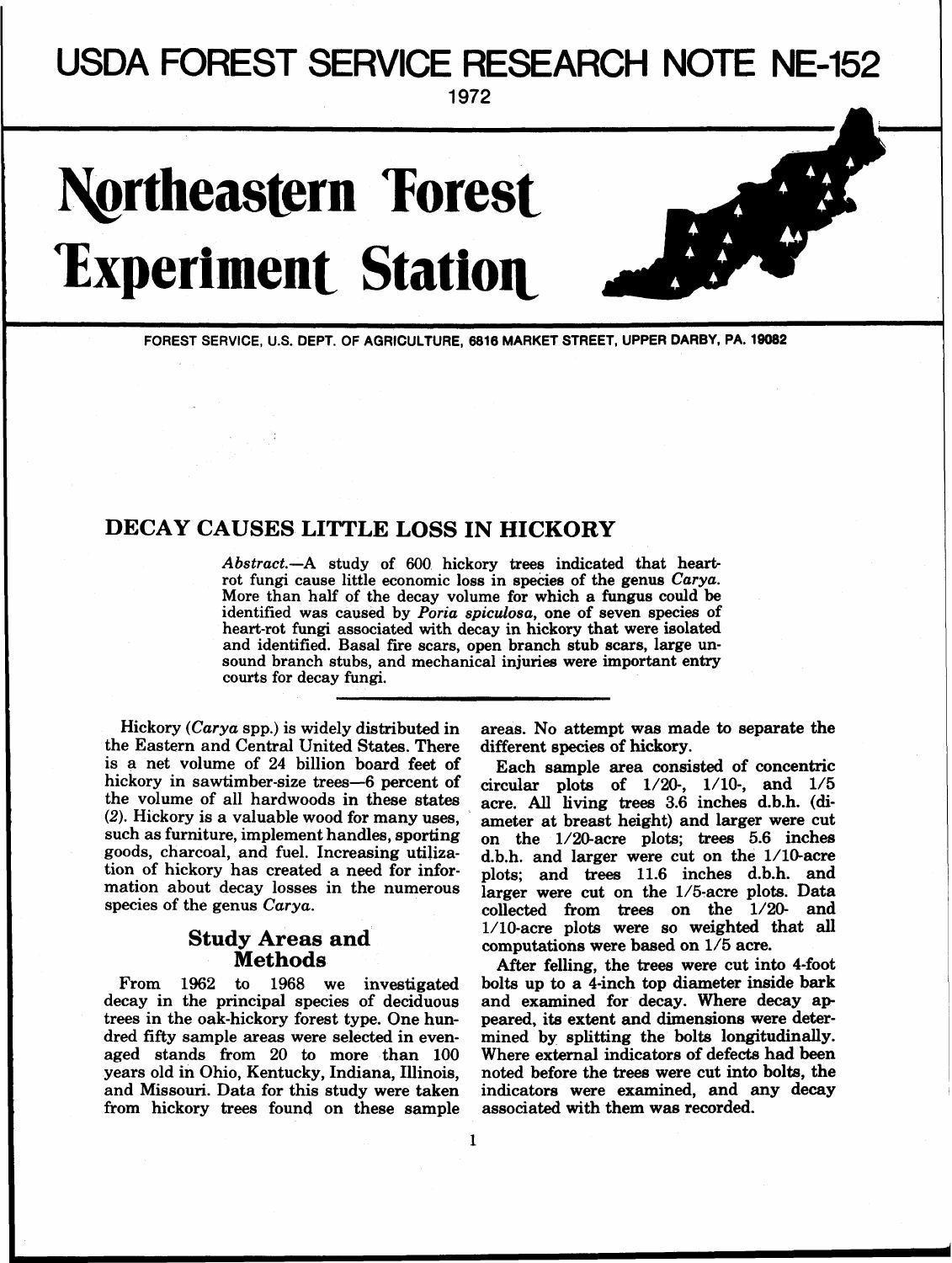The gross volumes of the merchantable trunks and of decay were calculated for each age and size class. No reduction in gross volume was made for trim or breakage.

Cultures were prepared from samples of de cayed wood to determine the fungi associated with decay. Sample blocks of decayed woad were split to expose a fresh face of infected wood. Six cores of infected wood, approximately 4 mm in diameter, were removed from each block with a sterilized increment hammer and placed in test tubes containing<br>2.5 percent. Fleischman's diamalt with percent Fleischman's diamalt with 2-percent agar. (Mention of a particular product should not be taken as endorsement by the Forest Service or the U.S. Department of Agriculture.) When the decay fungus was not isolated on the first attempt, re-isolations were attempted.

#### **Decay vs. Tree Age and Diameter**

The hickory industry frequently uses small, young trees. Age-decay and diameter-decay relationships indicate that heart-rot fungi cause little economic loss in hickory trees less than 100 years old or 11.6 inches in d.b.h. (tables 1 and 2). In fact, no decay was found in any of the 201 trees under 50 years old. Only 16.67 percent of the 600 trees in the study had measurable amounts of decay, and the overall loss was only 1.58 percent of the gross volume.

| Table 1.—Relationship between age and |
|---------------------------------------|
| decay in living hickory trees         |

| Age class<br>( <b>years</b> ) | <b>Trees</b> | Gross<br>Volume | <b>Trees</b><br>with<br>decay | Decay volume<br>as percent<br>of gross |  |  |
|-------------------------------|--------------|-----------------|-------------------------------|----------------------------------------|--|--|
|                               | No.          | $Cu.$ ft.       | Pct.                          | Pct.                                   |  |  |
| 20 to 50                      | 201          | 328.51          | 0.00                          | 0.00                                   |  |  |
| 50 to 100                     | 332          | 2,126.09        | 20.18                         | .96                                    |  |  |
| $100+$                        | 67           | 1.370.47        | 49.25                         | 2.92                                   |  |  |

**Table 2.-Relationship between diameter and decay in living hickory trees** 

| Diameter<br>class<br>(inches) | Trees | Gross<br>volume | <b>Trees</b><br>with<br>decay | Decay volume<br>as percent<br>of gross |  |  |
|-------------------------------|-------|-----------------|-------------------------------|----------------------------------------|--|--|
|                               | No.   | $Cu.$ ft.       | Pct.                          | Pct.                                   |  |  |
| 3.6-11.5                      | 558   | 2,433.54        | 14.69                         | 0.94                                   |  |  |
| 11.6-17.5                     | 39    | 1.155.34        | 38.46                         | 2.56                                   |  |  |
| 17.6-21.5                     | 3     | 236.19          | 100.00                        | 3.47                                   |  |  |

#### **The Decay Fungi**

Decay columns often become inactive after the entry point has healed (3). **Almort** 75 percent of the columns in the decayed hickories we examined were inactive, and we were unable to isolate any decay **fungi** from

**Table 3.-Fungi causing decay in living hickory trees, and portion of the trunk affected** 

|                                                                                                           | Number of infections    |             |         | Decay volume (cu. ft.) |              |                      |
|-----------------------------------------------------------------------------------------------------------|-------------------------|-------------|---------|------------------------|--------------|----------------------|
| Fungus<br>(species)                                                                                       | 1n<br>butt <sup>1</sup> | 1n<br>trunk | Total   | 1n<br>butt1            | 1n<br>trunk  | Total                |
| Poria spiculosa Campbell & Davidson<br>Poria andersonii (Ell. & Ev.) Neuman                               |                         | 3<br>8      | 6<br>13 | 0.21<br>3.43           | 11.56<br>.43 | 11.77<br>3.86        |
| Pholiota aurivella (Batsch ex Fr.) Kumm.<br>Poria cocos (Schw.) Wolf<br>Corticium vellereum Ell. & Cragin |                         |             |         | 2.64<br>2.36<br>1.56   | —            | 2.64<br>2.36<br>1.56 |
| Polyporus adustus Willd. ex Fr.<br>Corticium galactinum (Fr.) Burt.                                       |                         |             | 2       | 1.10                   | .05          | 1.10<br>.05          |
| Unknown <sup>2</sup>                                                                                      | 59                      | 27          | 86      | 28.31                  | 8.85         | 37.16                |
| Total                                                                                                     | 76                      | 39          | 115     | 39.61                  | 20.89        | 60.50                |

<sup>1</sup>Decay originating at stump height or below.

<sup>2</sup>Decay columns from which we were unable to isolate any heart-rot fungi.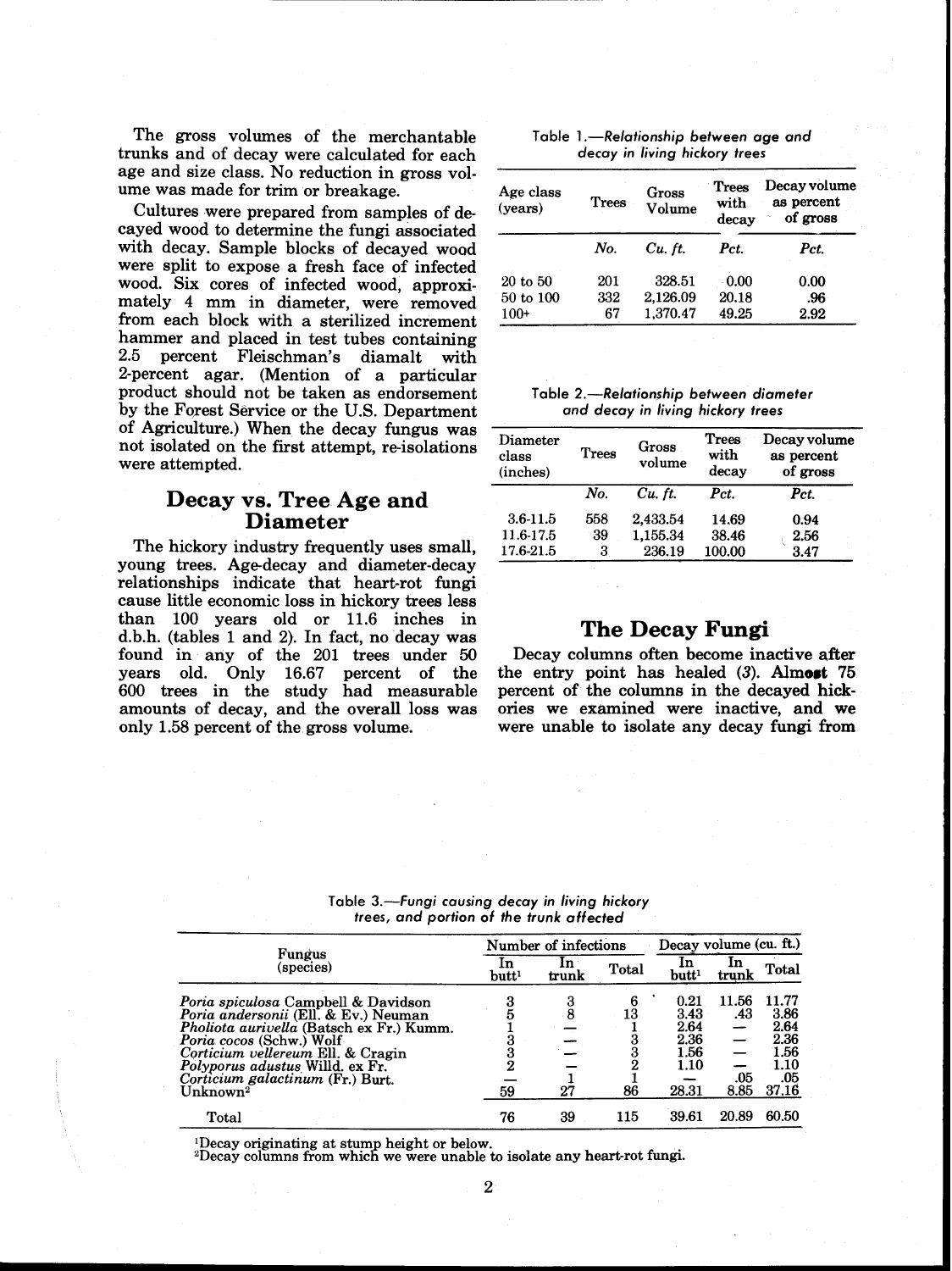

Figure 1.-Rot canker associated with **Poria spiculosa on shagbark hickory.** 

them. Bacteria and non-decay fungi were recovered from some of the columns. These organisms have been shown to play an important part, in the decay process (4).

Seven species of heart-rot fungi associated with decay in hickory were isolated and identified (table 3). *Poria spiculosa* Campbell & Davidson caused more than half of the decay volume in which the causative species was identified. This rot, which is accompanied by characteristic cankers (fig. I), is probably the most widespread and damaging disease of hickory (1). Decay volume associated with the other fungus species identified was too small to support any conclusions as to their relative importance.

Decay originating at stump height or below is classified as butt rot; decay originating above stump height, as trunk rot. Two-thirds of the infections resulted in butt rot and accounted for two-thirds of the volume lost to decay.

#### **How Fungi Gained Entry**

Most heart-rot fungi enter the central core of living trees through wounds or dead tissue. Fire scars that expose a large area of wood provide an easy means of entry for these fungi **(fig.** 2). In hickory, more than 57 percent of the decay volume was associated with fire scars (table 4). Other wounds of significance



Figure 2.-An open fire scar on hickory.

**Table 4.-Relationship of entry courts to incidence of infection and volume of decay** 

| Entry court                                                                                                                                                                                                                                                                                                |                                                     | Infections Volume of decay                                                                |                                                                                           |  |
|------------------------------------------------------------------------------------------------------------------------------------------------------------------------------------------------------------------------------------------------------------------------------------------------------------|-----------------------------------------------------|-------------------------------------------------------------------------------------------|-------------------------------------------------------------------------------------------|--|
|                                                                                                                                                                                                                                                                                                            | No.                                                 | Cu. ft.                                                                                   | Pct.                                                                                      |  |
| Fire scars<br>Open branch stub scars<br>Unsound branch stubs <sup>1</sup><br>Mechanical injuries<br>Parent stumps<br>Unsound branch stubs <sup>2</sup><br>Branch bumps <del>'</del><br>Sound branch stubs $^{\rm l}$<br>Insect wounds<br>Sound branch stubs <sup>2</sup><br>Woodpecker injuries<br>Unknown | 55<br>$\frac{9}{2}$<br>64223<br>4<br>$\frac{2}{25}$ | 34.52<br>12.00<br>3.60<br>3.21<br>1.67<br>1.13<br>.31<br>.20<br>.17<br>.14<br>.07<br>3.48 | 57.06<br>19.83<br>5.95<br>5.31<br>2.76<br>1.87<br>-51<br>.33<br>.28<br>.23<br>.12<br>5.75 |  |
| Total                                                                                                                                                                                                                                                                                                      | 115                                                 | 60.50                                                                                     | 100.00                                                                                    |  |

**:4** inches and more in diameter.

-Less than 4 inches in diameter.